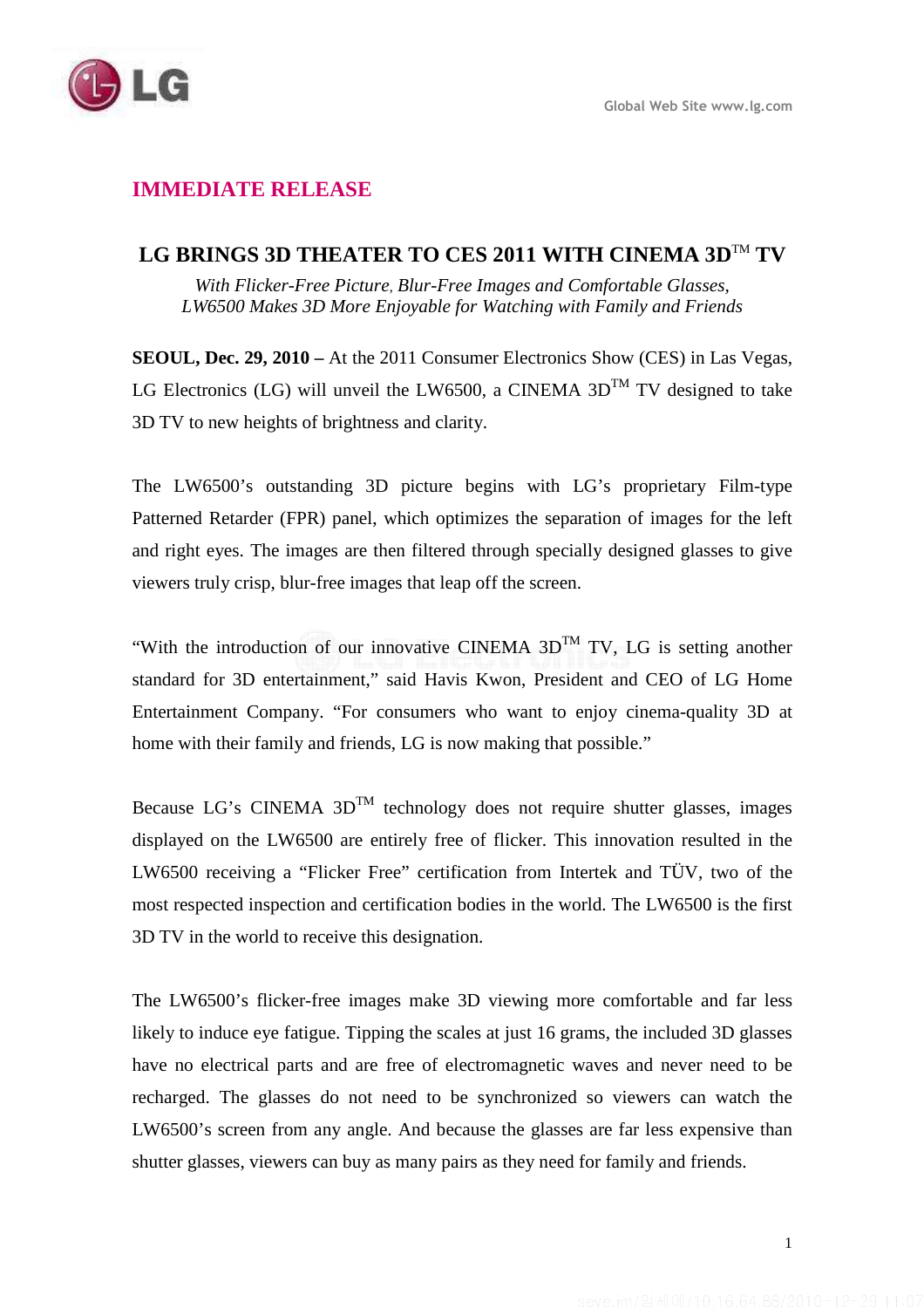

The LW6500 also improves picture quality with 3D Light Boost, a thin film covering the screen that ensures 3D images are shown at maximum brightness. The LW6500 boasts all the advantages of LG's Smart TV technology including access to LG Apps and a range of premium content via HuluPlus<sup>TM</sup>, YouTube<sup>TM</sup> and many others.

The LW6500 will be rolled-out in select markets soon after its introduction at CES.

### **Specifications:**

- 3D TV (CINEMA 3DTM)
- Smart TV
- 3D Light Boost
- Flicker-Free (Intertek / TÜV certification)
- Blur-Free
- LED Plus
- Local Dimming
- TruMotion 200Hz
- Wide Viewing Angle
- 2D to 3D conversion
- Depth/Viewpoint Control
- $\bullet$  USB 2.0
- DLNA/WiFi/DVR ready
- DivX Plus/HD
- $\bullet$  HDMI 1.4
- Smart Energy Saving

#### # # #

#### **About LG Electronics, Inc.**

LG Electronics, Inc. (KSE: 066570.KS) is a global leader and technology innovator in consumer electronics, mobile communications and home appliances, employing more than 80,000 people working in 115 operations including 84 subsidiaries around the world. 2009 global sales of 55.5 trillion Korean won (USD 43.4 billion), LG comprises four business units – Home Entertainment, Mobile Communications, Home Appliance, and Air Conditioning and Energy Solution. LG is one of the world's leading producers of flat panel TVs, audio and video products, mobile handsets, air conditioners and washing machines. LG has signed a long-term agreement to become both a Global Partner of Formula 1™ and a Technology Partner of Formula 1™. As part of this top-level association, LG acquires exclusive designations and marketing rights as the official consumer electronics, mobile phone and data processor of this global sporting event. For more information, please visit www.lg.com.

#### **About LG Electronics Home Entertainment Company**

The LG Electronics Home Entertainment Company is a top global player in flat panel displays, audio players and video products for the consumer and professional markets. LG's product areas include LCD and plasma televisions, home theater systems, Blu-ray disc players, audio components and video players, and plasma display panels, among others. While focusing on creating feature-rich devices, the company is also pursuing stylish designs and pushing technological boundaries to improve the home entertainment experience.

*Media Contacts:*